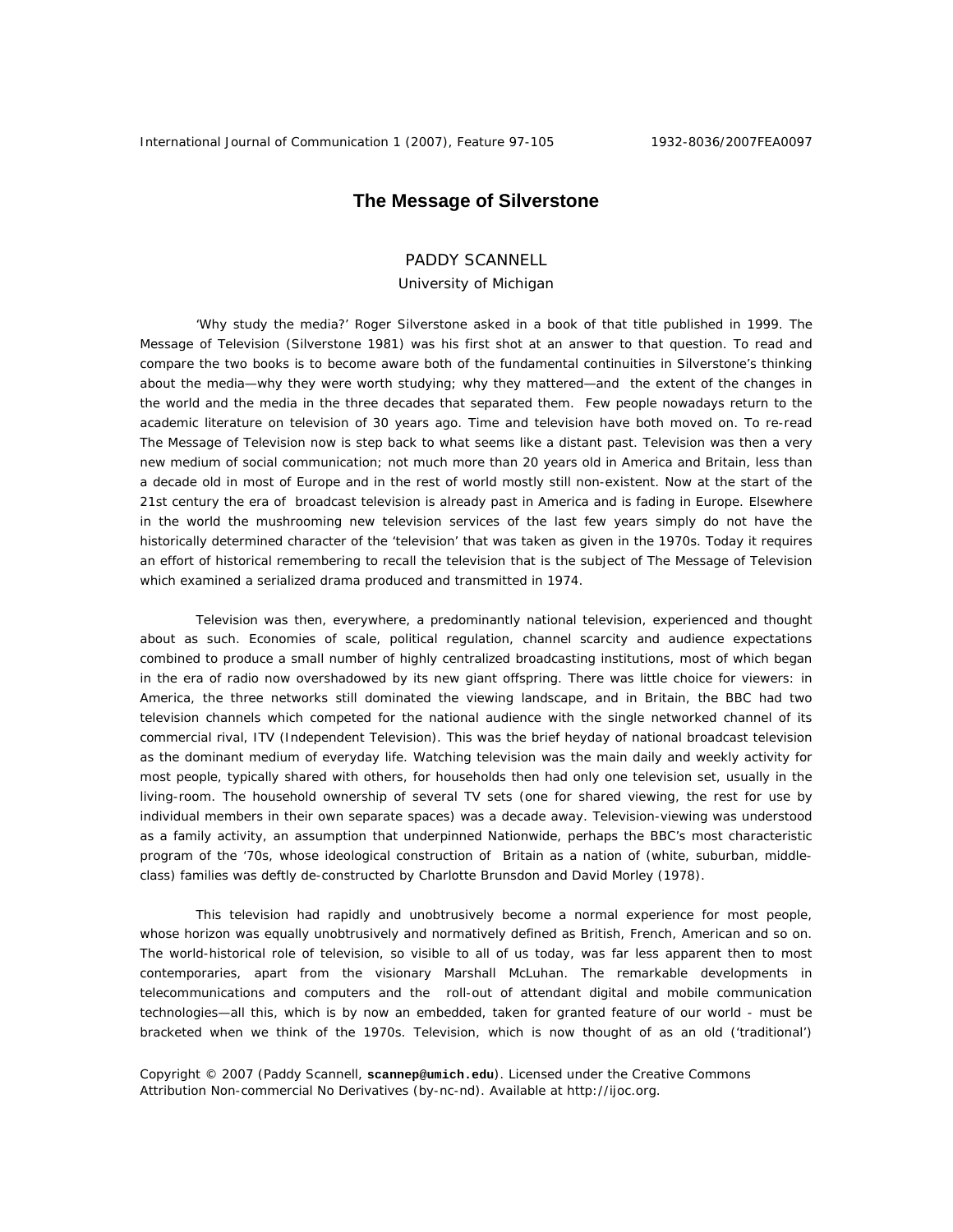medium of communication, was then the new medium and one which only became an object of academic consideration in the course of that decade. For Roger Silverstone who, in the early 1970s, had quit working in television as a producer in order to study it academically, it was obvious that it was a new and important element in contemporary life. But how to study it was an open question since the newness of television itself meant there were few established lines of enquiry into it.

The way into the 'message' of television that Silverstone proposed was to think of it as myth, and the way into the analysis of myth was via a structural analysis of mythic narratives. Television was thought of then as a story-teller. The writings of Harold Innis (1972, 1973) and Marshall McLuhan (1962, 1964, 1968) had between them established a prevalent way of thinking of communication as media, mediated communication. The medium is the message, McLuhan had famously declared and the message of television was its orality, the return of spoken (oral) culture long repressed by the hegemony of writing and print. Television had a 'bardic' function (Fiske and Hartley 1978). It was to contemporary society what Homer was in ancient Greece—The Singer of Tales (Lord 1960). Its story-telling role placed it at the heart of contemporary society and redeemed the lost category of experience, eclipsed in modern times by the information-bearing role of newspapers (Benjamin 1973). These were minor motifs—all the texts cited in this paragraph are listed in Silverstone's bibliography—that helped to introduce and establish the major theme of the mythic role of television.

This role was a new incarnation of something very old, as old perhaps as human societies and their cultures. Myth was central to human societies as a mediating device for the management of the implacable realities of life in all its unpredictable, uncontrollable strangeness. Myth was a heuristic device for making the unknown knowable and the strange familiar. It brought order to chaos through the formal structures of language and narrative. There is a palpable sense, in all Silverstone's thought, of the fragility of the ordinary, orderly character of the world. Beneath the light surface of things lies darkness and disorder. In his later writings, psychoanalysis became a powerful means for acknowledging, interpreting and containing the unruly power of unconscious forces:

It forces us to confront fantasy, the uncanny, desire, perversion, obsession: those so-called troubles of the everyday which are represented and repressed, both, in media texts of one kind or another, and which disturb the thin tissue of what passes for the rational and the normal in modern society (Silverstone 1999:11).

Whether television is an analyst of the psyche or mythic bard its therapeutic function is the same. It is the new social medium in which the contemporary troubles of human life are displayed and, at the same time, somehow coped with, dealt with, managed and contained. This was from the start and remained thereafter a view of television that distinguished Silverstone's work from most of his contemporaries. He drew on the same sources as others did at the time. He read the same authors and applied the same methods to the study of television. But his understanding of what television meant, his instinctive sense of what it was doing and why it mattered, went against the grain of majority opinion in the emerging academic field of Media Studies in the 1970s.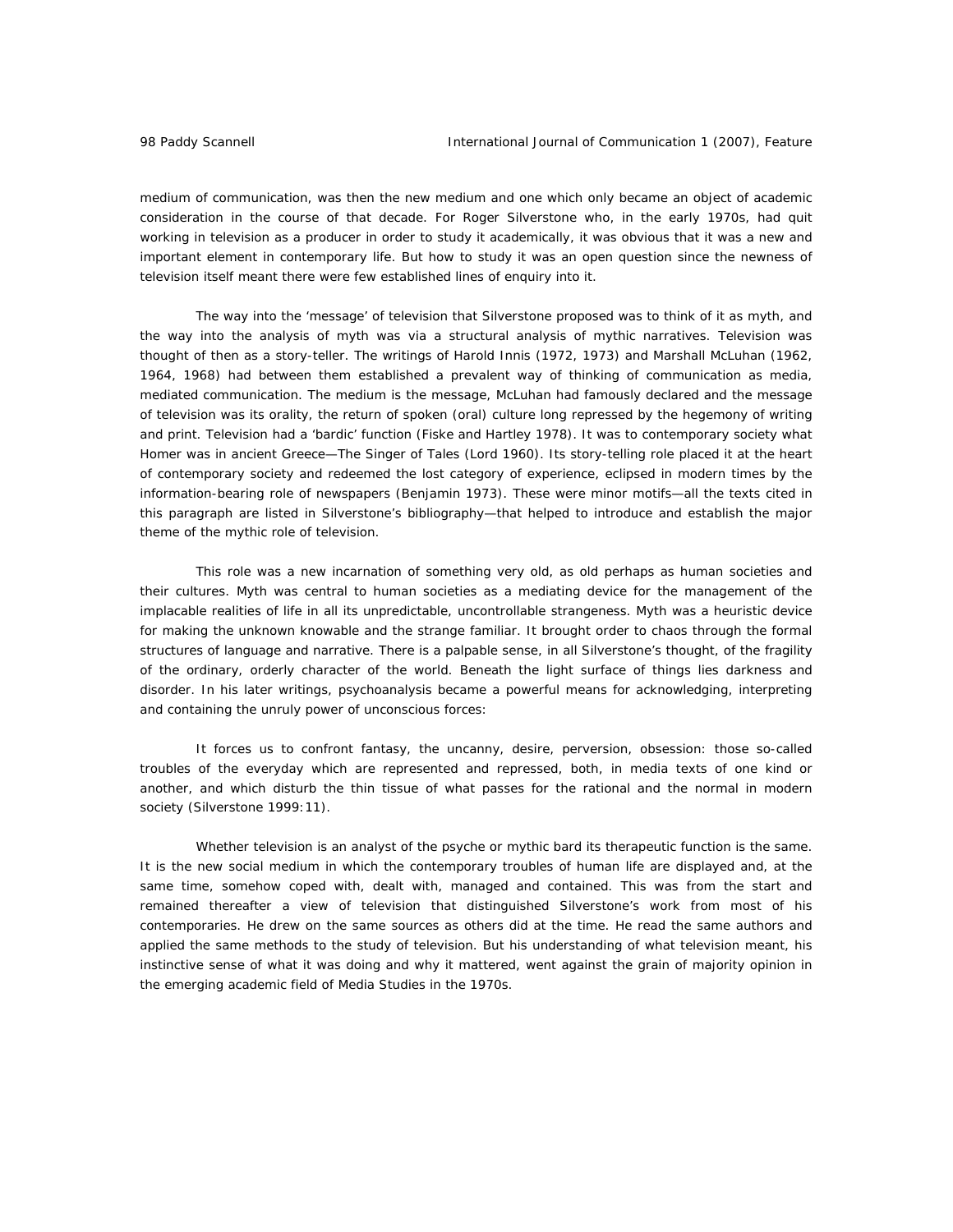The dominant definition of television, established across the decade by Stuart Hall and his students at the Centre for Contemporary Cultural Studies in the University of Birmingham, was in political terms. Television, in its institutional form, was an agent of social control. It operated on the terrain of culture as an instrument of hegemonic bourgeois social forces. Birmingham's master concept was of television as ideology. Silverstone did not (could not) buy this. In his initial engagement with the study of television he began by acknowledging 'a lack and an inadequacy':

The lack consists in the relative paucity of any mature studies in the content of television and the inadequacy in the arguments, false as I hope to show, that television can only be understood in terms of the specificity of bourgeois culture and ideology, and as such is either distorting or transient or both (Silverstone 1981: 2).

One understanding of myth is as a mechanism that falsifies and distorts the realities of our human condition. In another view it is an indispensable means whereby those realities which we could scarcely bear to confront directly (they would petrify us) are faced as in a glass, darkly. The former was the view from Birmingham that prevailed at the time and since. The latter is the rather more lonely view that Silverstone began to explore as the message of the medium of television. There was much common ground of course. It was generally agreed that television operated on the terrain of everyday life and experience as mediated through common sense. Television and the everyday were an enigma, a riddle, a social hieroglyph to be decoded through the analysis of the deep structures that under-girded them. Both were largely and in varying degrees unconscious: their operations were on the whole unwitting and unreflective and so lacking a critical self-awareness, and in a deeper sense their operations were not, ordinarily, accessible to ordinary consciousness. It required the intervention of analysis to make explicit what remained, for good or bad practical reasons, necessarily implicit in everyday television and in everyday life. The surface meaning of both needed to be decoded in order to reach their latent meaning. The tools for this work of analysis were commonly available and commonly used by researchers in the 1970s. But Silverstone 'read' the latent message of television differently and reached very different conclusions from most of his colleagues about its cultural role in contemporary society.

Four chapters on culture, language, myth and narrative prepare the ground for an analysis of the morphology and structure of the serialized television drama, Intimate Strangers. Myth is the master concept for understanding television and culture (chapter 1) and myth is to be understood in terms of language (chapter 3) and narrative (chapter 5). It is useful to think of television as myth because it is a central meaning-making device in all human societies (it is universal) and television is such a device that has become central to our kind of society. For Silverstone it is 'a gentle paradox' that television is distinguished only by its technology from other institutions in so-called primitive societies (Silverstone 1980: vii). Insofar as television redeems 'orality' it reconnects our society with older non-literate societies and their cultures, in which story-telling had a central role. If television is a central communicative medium for generating narratives of our selves and our world its function as such can be truly thought of as mythic. He had no doubt that television was important, involved in the very life-blood of contemporary culture (page 1). Supremely among the mass media, it articulated the mythic in contemporary society: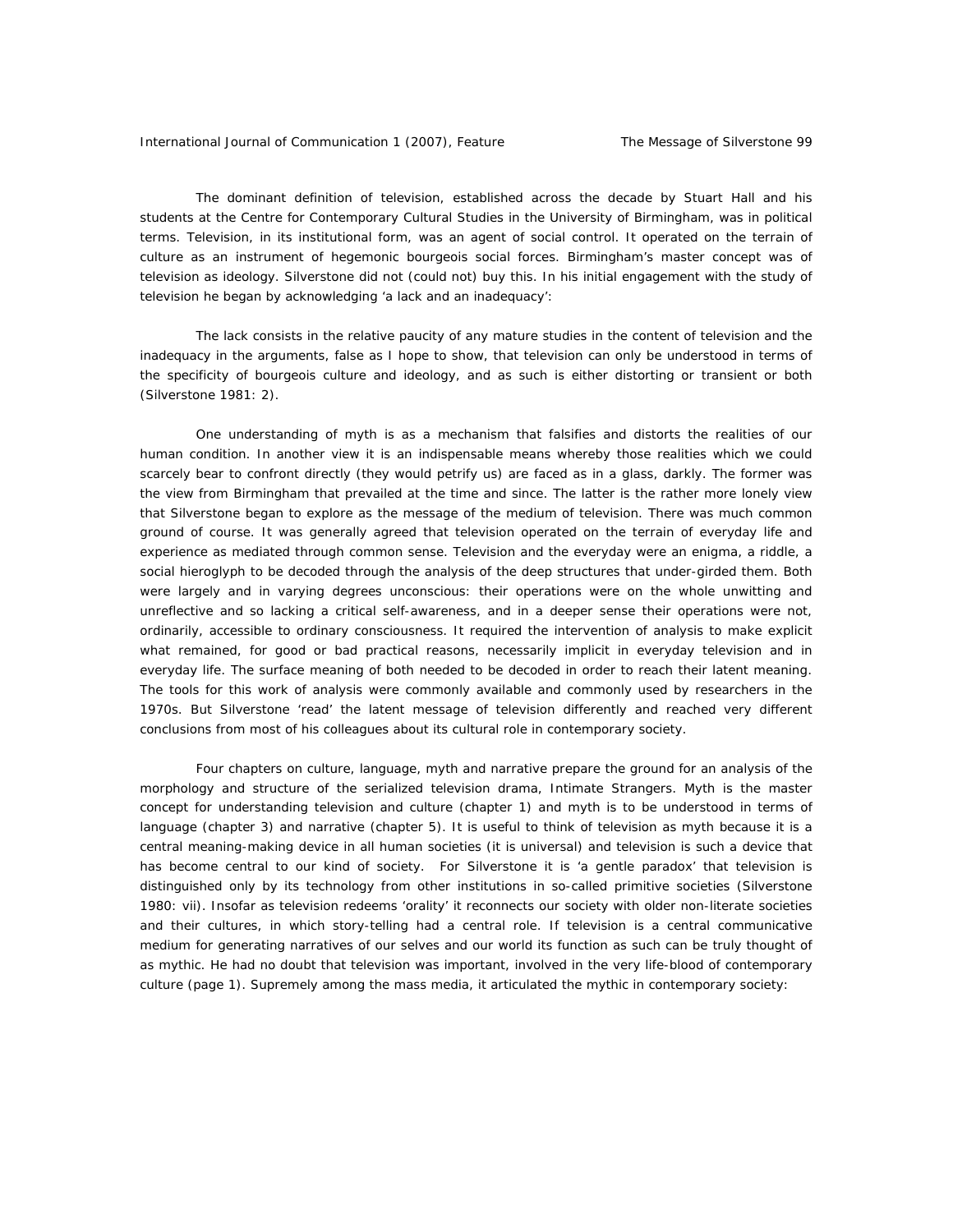The mythic dimension of society contains traditional stories and actions whose source is the persistent need to deny chaos and create order. It contributes to the security of social and cultural existence. The mythic is a world apart, but it is also close at hand. It acts as a bridge between the everyday and the transcendent, the known and the unknown, the sacred and the profane (Silverstone 1981: 70).

This is the function of the medium of television. This is its message. And this is the message of Roger Silverstone. It is his most abiding perception of why the media, television especially, matter and are worthy of our serious attention and thought.

Myth and television both operate upon the terrain of common sense. In Silverstone's view, current sociological approaches to the vexed question of how to understand our commonsense understandings of the world were as infrequent as they were ill-informed. Marxist approaches to the unselfconscious man in the street and his view of things were likely to be judgmental and condemnatory (Silverstone 1981: 79). The less negatively inflected conceptualization of ideology-as-commonsense worked out by Antonio Gramsci (1971) was closest to Silverstone's view of its operation and function. He liked Gramsci's recognition of the 'good sense' in commonsense thinking as well as its embeddedness in custom, tradition and religious thought and experience (Silverstone 1981: 80). But rather than seeing commonsense as a site of contestation between different social forces in the struggle over social meanings and definitions, Silverstone thought of it as more fundamental and basic. It was necessary and unavoidable. It constituted our core knowledge not simply of the social world but of the natural and supernatural world. For most contemporaries the question of what it was to be human was always thought within and as coterminous with the social (human being is social being), but Silverstone's thinking was never constrained within the limits of the sociological imagination. The human world was part of something greater and intrinsically unknowable. A numinous edge to Silverstone's thought was unobtrusively present from the start. And thus his thought was never restricted to the 'merely' political. It was always more generous than that; less judgmental, less sure of itself, more gentle and uncertain in its efforts to grapple with the perplexities of living in the world. Those unavoidable perplexities are the common ground, in any society, of mythic commonsense thought which seeks to resolve them in order to allay our anxieties and allow us to act and thereby realize our common humanity. Thus, for Silverstone, myth was meaningful and redemptive rather than a meaningless delusion, and commonsense its necessary medium, rather than an irrational obstacle to be overcome. Common sense had its own logic and rationality and these were adequate to the tasks with which it must perforce engage (Silverstone 1981: 81).

Myth operates through the language of narrative, the latter being an aspect of the former. All three were thought at the time within the prevailing structuralist frame. The structuralist model for the analysis of language came from Ferdinand de Saussure (1959), the (then) recently re-discovered 'father' of modern linguistics. The structural analysis of narrative came from Vladimir Propp's widely admired study of the morphology of folk tales (Propp 1968). And finally the structural analysis of myth was provided by the work of the then highly influential French anthropologist, Claude Levi-Strauss (1966, 1968). The power of the structuralist paradigm was thought to reside in its capacity to get some analytic purchase on the infinite diversity of everyday life and ordinary language by reducing them to much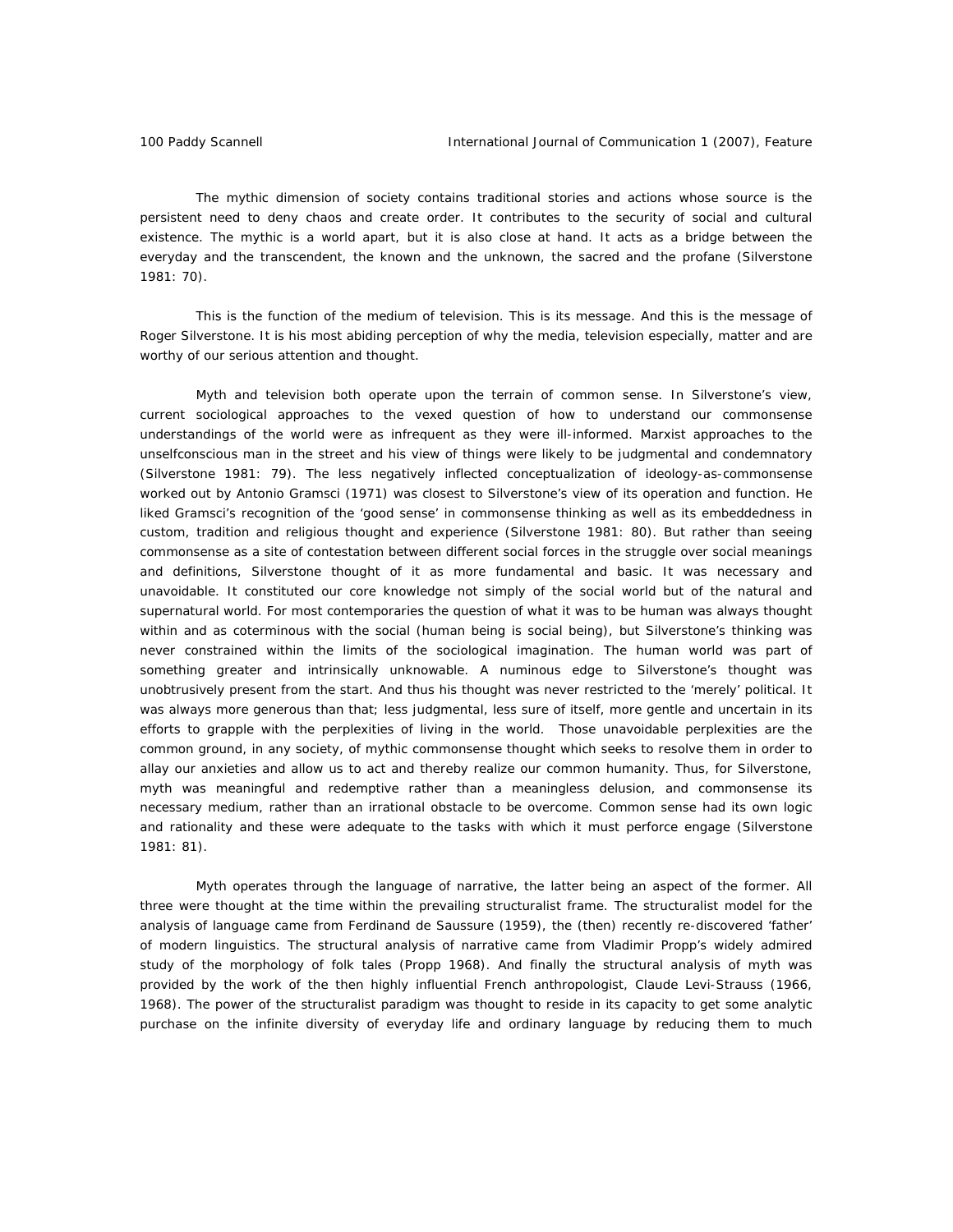smaller, finite sets of underlying symbolic phenomena. Language could be reduced to a principle of difference, a finite set of different sounds (phonemes) whose combinations were both arbitrary and conventional and which yet served to generate an infinity of possible permissible utterances in any language system. Likewise, all the world's stories could be reduced to a small set of grammatical narrative elements (the hero, the heroine, the villain, the helper, etc.) and a limited set of syntactic combinations of those elements which generated the morphology of the narrative—its story-structure or chronologic as it moved in time from a troubled beginning, through various complications and obstacles along the way, toward narrative resolution and closure. Finally the structural analysis of myth reduced the surface complexities of cultural life in all its concrete detail to a small set of irreducible existential binary oppositions—male/female, light/dark, raw/cooked, life/death, etc.—and then examined the ways in which such combinations were put in play in narrative.

Almost everyone in the '70s and '80s was a structuralist of some stripe but no one had yet undertaken such an analysis of television narrative when Silverstone applied himself to the task. It is not necessary here to show in detail how he went about it and I will not linger on his careful analysis of the morphology of his chosen text (113-142). More to the point is the actual text he chose and what, in the end, he found in it. Intimate Strangers had no special impact at the time and now, more than 30 years after its transmission, is utterly and irretrievably forgotten. That, perhaps, is the first point. It was taken as a good analytical object because there was nothing very special about it and so it served as an index of the ordinariness of television and its routine, everyday character. Silverstone deliberately avoided a more action-oriented kind of television drama—a thriller or detective series, for instance—whose narrative features would have been simpler and clearer and with more obvious folkloric elements. It would not be difficult, he surmised, to find, in such dramas, narratives of test and combat, alienation and integration, success and failure (113). But if an underlying mythic structure could be shown in a more complex and at the same time 'less noisy' television drama, of slower narrative pace, with more psychological depth, and in which nothing sensationally dramatic occurred ---if a reasonably serious, realistic narrative of contemporary life could be shown to have an underlying morphology such as Propp had found in fairy tales, and an underlying mythic structure such as Levi-Strauss had found in the stories of non-literate societies --- then the study of a single ordinary television text might justify the larger claims that Silverstone wished to make for the central role of television in contemporary Britain.

Intimate Strangers was broadcast in 13 hour-long episodes on London Weekend Television in the fall of 1974. It was shown in peak viewing time at 9 in the evening and was watched in between 4.3 and 5.8 million homes. The narrative focuses on the lives a middle-class middle-aged couple, Harry and Joan Paynter, who have been married for 30 years. Harry works for a publishing company, Joan looks after their house and garden in the country from which Harry commutes to a London office. They have two grown-up daughters. Gradually we see their lives, separately and together, begin to unravel. Harry, stressed at work, has a serious heart-attack at the end of the first episode and, as he recovers in hospital, is advised to be very careful in the future—no smoking, little drinking, plenty of exercise. When he returns to his job things do not work out. His relationship with Joan is increasingly strained. He nearly has an affair with an old acquaintance and begins to drink heavily. Joan's life is shown as largely separate from her husband's and, on a shopping trip to London, she too bumps into an old friend, now divorced, and has a brief affair with him. Their married life is tense and unhappy and going nowhere. Over a number of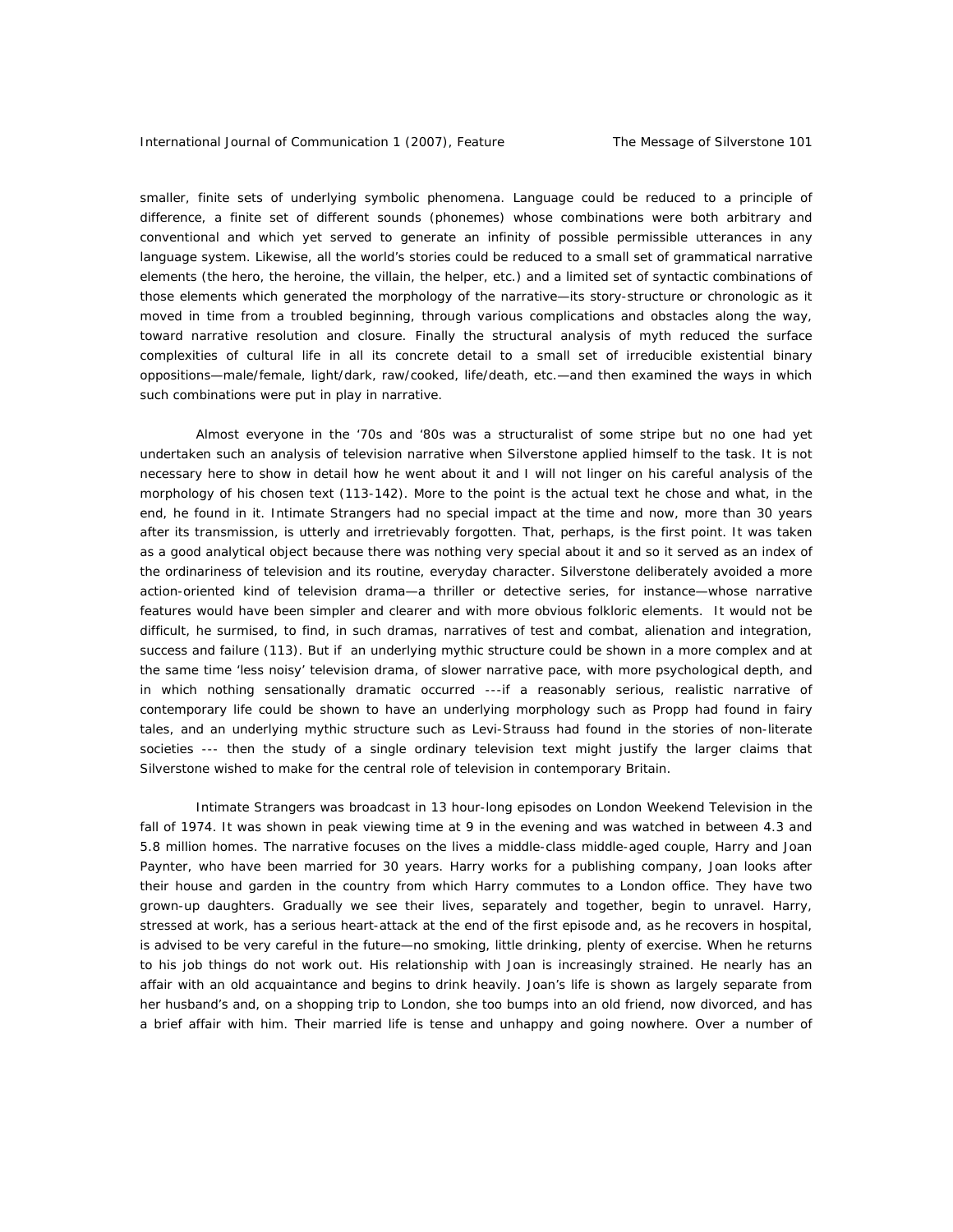episodes Joan and Harry face the possibility of separation and bit by bit steer back from the brink, beginning to come together as a couple with a shared life. They put their house on the market. Harry quits his job and they buy a bookshop in Tunbridge Wells which they plan to run together. Harry persuades Joan to try her hand at buying and selling antiques. Financial crisis looms as the house is hard to sell and the new business does not generate enough income. Harry's mother dies. His daughter, Kate, begins a new relationship. The house is eventually sold and Joan is beginning to make a go of buying and selling antiques. Secretly, Harry has designed a bungalow for himself and Joan which he plans to build with the money from the sale of their old house. Joan is delighted with the idea. There is a family party and the following day Harry shows Joan the plot of land he has in mind for their new house. 'Does Joan like it? She does. They kiss and then separately, but together, pace their way around the imagined building. They disappear into the suburban landscape as camera (and helicopter) climb high above them' (Silverstone 1981:123). An estranged married couple may have found a new, fragile intimacy with each other—at least for the moment they are no longer intimate strangers.

It is a kind of television drama more familiar 30 years ago than now; deliberately ordinary and low-key, a quietly told story of a failing marriage in a state of delicate renewal at the point that the narrative takes leave of it. What could an analysis of its mythic sub-structure reveal? Silverstone was keenly aware of the difficulties—he must tread a stony path between the banal and the ridiculous. It was one thing for Levi-Strauss to apply structural methods to the analysis of the narratives of primitive peoples, but quite another to apply them to the study of our own societies. Levi-Strauss himself had rejected the possibility of the structural analysis of contemporary culture, but Silverstone thought it nonsensical to dismiss out of hand the possibility of asking the same questions of contemporary culture as of pre-literate cultures (144). For him, the existential plight of human beings, the issues that confronted them individually and in their relations with others, were essentially the same in all societies. The universal concerns of mythic narrative arose from the fact, as he saw it, that it dealt with the universal and unchanging conditions of human existence, the grand implacable facts of birth and death, of sexual difference, the irreversible linear progression from infancy to old age that marks the narrative arc of the human life cycle. These were unavoidable human matters that escaped the compass of modern sociology but were grasped by myth. The four binary oppositions that Silverstone found in his narrative were between nature and culture, life and death, the places and spaces of 'here' and 'there,' and the gendered difference between women and men. These framed the narrative's unfolding chronologic. In Proppian analysis, what sets the narrative in motion, what initiates the course of action is an initial lack or absence of some kind which must be overcome by the narrative's protagonists through a series of trials or tests. At the outset, Harry and Joan are defined by lack; by the absence of health, the loss of his job and a failing marriage in Harry's case. In the course of the narrative both are tried and tested in their dealings with others and each other and both gradually come together as they find security in a new shared working life, as Harry recovers from his heart attack and as the marriage is physically and emotionally redeemed (153).

The various social settings in which Joan and Harry, their family, friends and acquaintances all live, their individual characters and character traits, the motives for their behaviors and their courses of action are all presented in an easy, natural, 'realistic' way so that all aspects of the narrative—characters, actions, events and their consequence—have a familiar, ready obviousness about them that mask their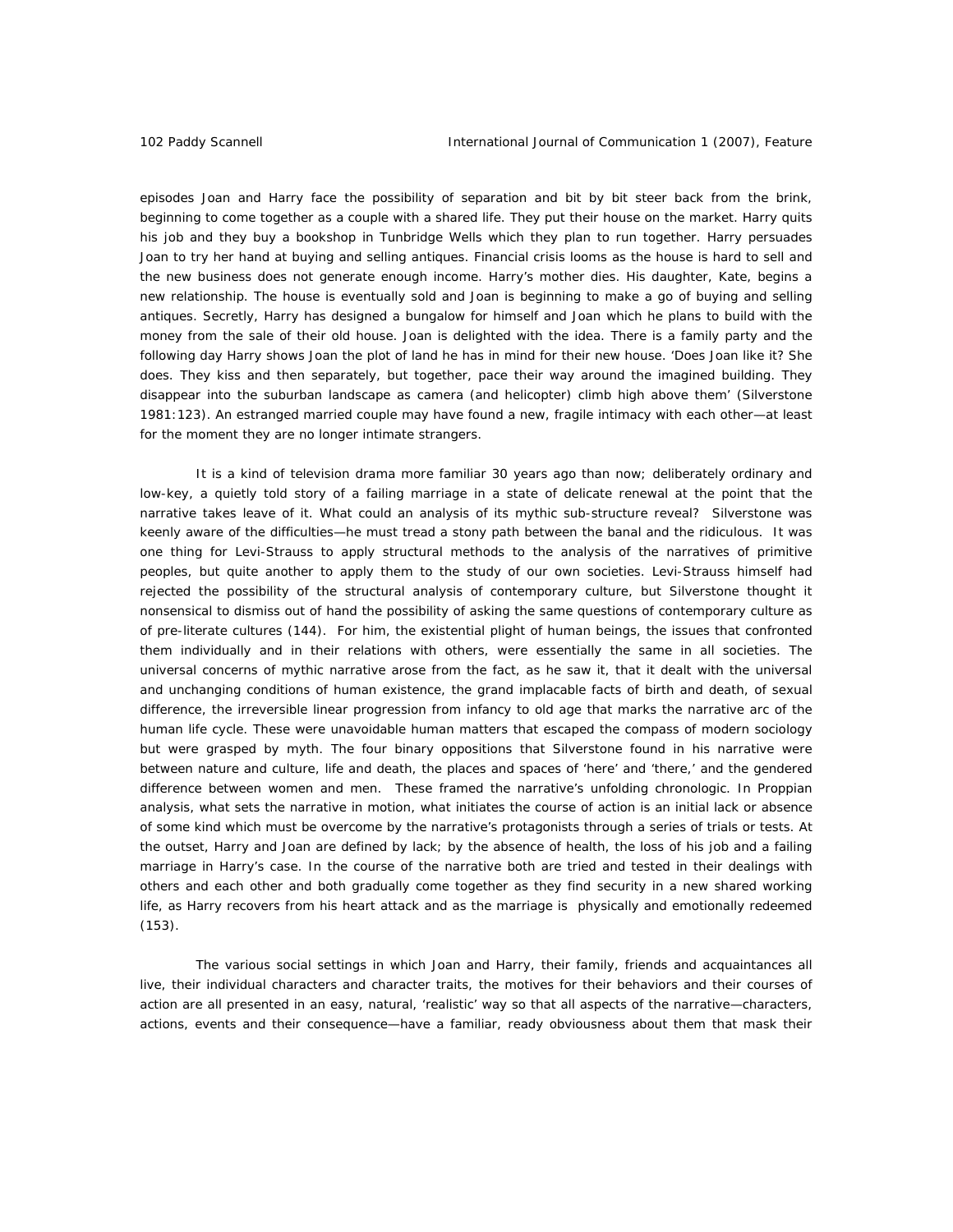mythic underpinnings. The crux of Silverstone's analysis is whether such an unassuming television drama can bear the weight of meaning that he wishes to find in it. One of the most obvious weaknesses of the structuralist enterprise was the arbitrariness of the codes assigned to the text in question as their structural underpinning. One admired, say, the sheer ingenuity of the five codes that Roland Barthes came up with in S/Z, his widely read analysis of a short story by Balzac called Sarrazine, and the imaginative ways in which they were used to decode it as a 'writerly' text (Barthes 1975). But if one wondered what warranted his choice of codes and what justified their application to the text, no good and convincing explanations came to mind, and none was provided by Barthes himself. They were simply there by fiat. And so, I rather feel, are Silverstone's. The four basic codes that he found in his text—the geographical, the techno-economic, the social and the physical—are assigned to the basic oppositions of proximity and distance, nature and culture, male and female, life and death. The codes do not quite 'fit' these oppositions and at times the analysis of how they work through the narrative seems contrived. But this is not necessarily a fatal objection to his enterprise. Arbitrary they may be in the ways that they are assigned and interpreted, but there is no doubt that these thematic polarities run right through the narrative, nor that they are among the basic existential elements upon which mythic thought operates.

If then I am not wholly persuaded by the detailed analysis of the mythic structure of Intimate Strangers, I remain impressed by what the aim of the project was and what it hoped to claim as its crucial argument. This is how Silverstone summed it up:

Television is a central cultural institution of our society. In its centrality it articulates the primary concerns of human existence and in ways which are themselves primary. These concerns, questions of life and death, of the familiar and the strange, of male and female, of nature and culture, are incorporated even into our own advanced cultures through the messages that television communicates. The forms of that communication are themselves basic… [T]hey consist in the mythic narratives, part myth, part folktale, and in magic and ritual. Television is not sacred; nor is it profane in any strict sense of the term. But the emotions and power of the sacred are preserved despite the secularization of television's manifest content. Television's effectiveness consists in its ability to translate the unfamiliar into the familiar and to provide frameworks for making sense of the unintelligible. It articulates differences but preserves that difference. And while it transcends the boundary of the acceptable and the known and seeks continually to extend it, it nevertheless marks that boundary clearly and unambiguously. Within that boundary we are secure and through television we are always within it (Silverstone 1981:181).

I have tried to situate The Message of Television in the time of its writing and to show that it was, in many ways, a product of those times. It is best read today not as an introduction to the structural analysis of television—few doctoral students would embark on such a project today—but as an introduction to its author's distinctive way of thinking which was from the start and continued to be seriously, thoughtfully and humanely engaged with our common life, our shared experience of the world and the central role of television in the mediation and communication of both. For Silverstone, everyday social life was a morality, first and last, and in his later writings he became more and more concerned with the ethical dilemmas posed by our increasingly pluralized and polarized world on the cusp of the millennium (Silverstone 2004). In Why Study the Media? Isaiah Berlin was invoked as a kindred spirit with whom Silverstone seemed to feel a special affinity. He admired Berlin's deep and liberal humanism which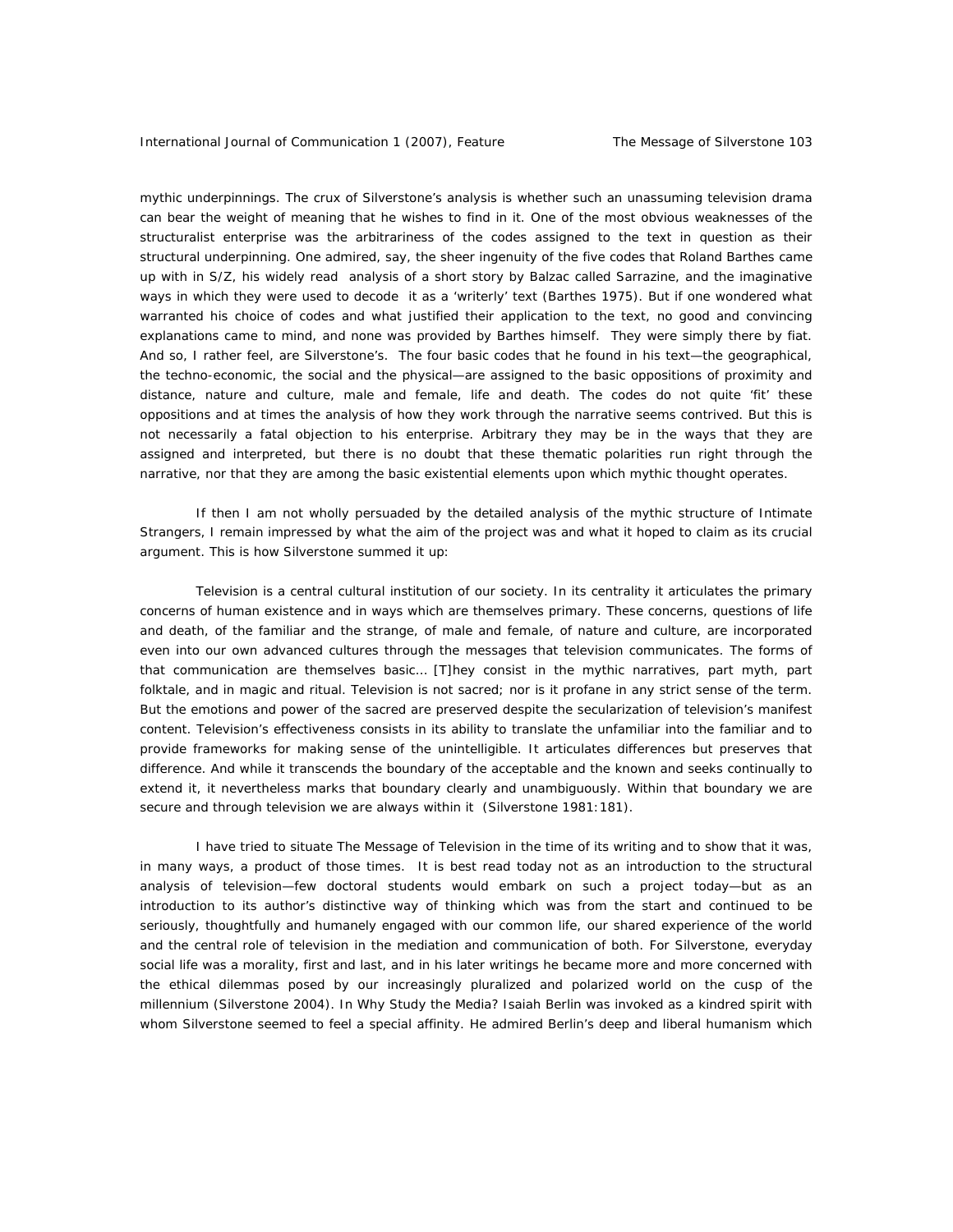he compared with Emmanuel Levinas's fundamental respect for the Other. He was especially touched by Berlin's sense of our shared humanity. It was 'at odds, perhaps, with contemporary received wisdom, but without it we are lost and without it the study of the media becomes impossibility' (Silverstone 1999: 3). What he found in Isaiah Berlin shines through in all of Silverstone's own work. It reveals a touching and humane intelligence somewhat at odds with contemporary received wisdom on the media, perhaps, but without which its study would be, while not impossible, at the very least, gravely diminished.

### **Biography**

Paddy Scannell has recently moved to the Department of Communication Studies at the University of Michigan after many years at the University of Westminster, formerly the Polytechnic of Central London. In 1975 he and his colleagues launched the first, and for some years the only, undergraduate degree course in Media Studies in the UK, and is a founding editor of Media, Culture & Society. He has written widely on many aspects of the media but is best known as a historian of broadcasting. His main publications include A Social History of British Broadcasting, 1922-1939 (Blackwell, 1991) (written with David Cardiff), Broadcast Talk (Sage 1991) and Radio, Television and Modern Life (Blackwell 1996). His latest book is Media and Communication (Sage 2007).

### **References**

Barthes, R. (1975) S/Z. London: Jonathan Cape.

Benjamin, W. (1973) Illuminations. London: Fontana.

Brunsdon, C. and D. Morley (1978) Everyday Television: 'Nationwide'. London: British Film Institute.

Fiske, J, and J. Hartley (1978) Reading Television. London: Methuen.

Gramsci, A. (1971) Selections from the Prison Notebooks. London: Lawrence and Wishart.

Innis, H. (1972) Empire and Communications. Toronto: University of Toronto Press.

Innis, H. (1973) The Bias of Communication. Toronto: Toronto University Press.

Levi-Strauss, C. (1966) The Savage Mind. London: Weidenfeld and Nicolson.

Levis-Strauss, C. (1968) Structural Anthropology. Harmondsworth: Penguin Books.

Lord, A. (1960) The Singer of Tales. Cambridge, Mass.: Harvard University Press.

McLuhan, M. (1962) The Gutenberg Galaxy, London: Routledge and Kegan Paul.